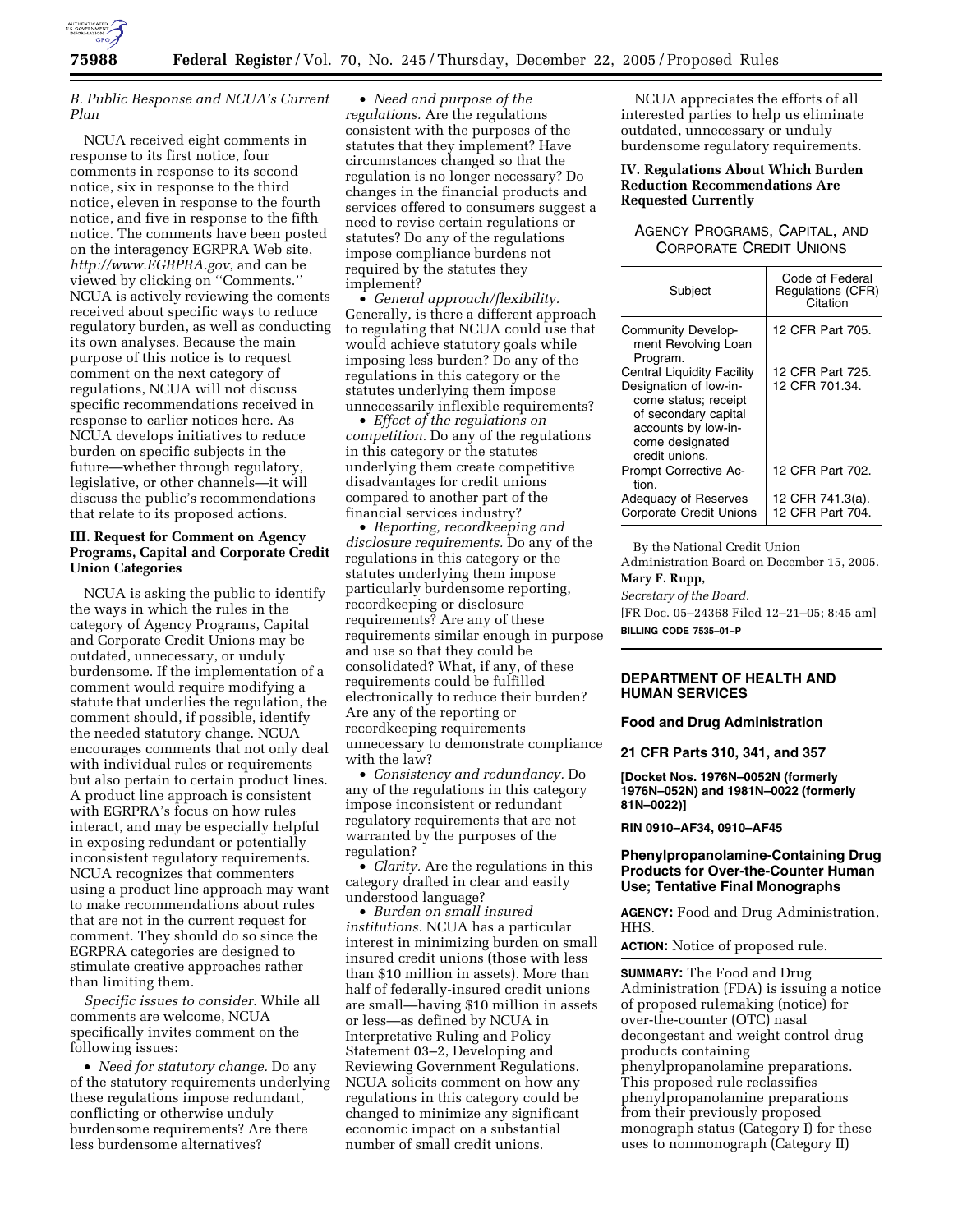status based on safety concerns. FDA is issuing this proposed rule after considering new data and information on the safety of phenylpropanolamine as part of its ongoing review of OTC drug products.

**DATES:** Submit written and electronic comments and new data by March 22, 2006. Written and electronic comments on the agency's economic impact determination by March 22, 2006. Please see section X of this document for the effective date of any final rule that may be published based on this proposal.

**ADDRESSES:** You may submit comments, identified by Docket Nos. 1976N–0052N and 1981N–0022 and/RIN number 0910–AF34 and 0910–AF45, by any of the following methods:

#### *Electronic Submissions*

Submit electronic comments in the following ways:

• Federal eRulemaking Portal: *http:// www.regulations.gov*. Follow the instructions for submitting comments.

• Agency Web site: *http:// www.fda.gov/dockets/ecomments*. Follow the instructions for submitting comments on the agency Web site.

### *Written Submissions*

Submit written submissions in the following ways:

• FAX: 301–827–6870.

• Mail/Hand delivery/Courier [For paper, disk, or CD–ROM submissions]: Division of Dockets Management (HFA– 305), Food and Drug Administration, 5630 Fishers Lane, rm. 1061, Rockville, MD 20852.

To ensure more timely processing of comments, FDA is no longer accepting comments submitted to the agency by e-mail. FDA encourages you to continue to submit electronic comments by using the Federal eRulemaking Portal or the agency Web site, as described in the *Electronic Submissions* portion of this paragraph.

*Instructions*: All submissions received must include the agency name and Docket No(s). and Regulatory Information Number (RIN) (if a RIN number has been assigned) for this rulemaking. All comments received may be posted without change to *http:// www.fda.gov/ohrms/dockets/ default.htm*, including any personal information provided. For detailed instructions on submitting comments and additional information on the rulemaking process, see the ''Comments'' heading of the **SUPPLEMENTARY INFORMATION** section of this document.

*Docket*: For access to the docket to read background documents or comments received, go to *http:// www.fda.gov/ohrms/dockets/ default.htm* and insert the docket number(s), found in brackets in the heading of this document, into the ''Search'' box and follow the prompts and/or go to the Division of Dockets Management, 5630 Fishers Lane, rm. 1061, Rockville, MD 20852.

#### **FOR FURTHER INFORMATION CONTACT:**

Gerald M. Rachanow or Robert L. Sherman, Center for Drug Evaluation and Research, Food and Drug Administration, 10903 New Hampshire Ave., Bldg. 22, rm. 5426, Silver Spring, MD 20993, 301–796–2090.

### **SUPPLEMENTARY INFORMATION:**

# **I. Background**

In the **Federal Register** of September 9, 1976 (41 FR 38312), FDA published an advance notice of proposed rulemaking (ANPR) under 21 CFR 330.10(a)(6) to establish a monograph for OTC cold, cough, allergy, bronchodilator, and antiasthmatic drug products together with the recommendations of the Advisory Review Panel on OTC Cold, Cough, Allergy, Bronchodilator, and Antiasthmatic Drug Products (Cough-Cold Panel). This Panel was the advisory review panel responsible for evaluating data on the active ingredients in these drug classes. This Panel recommended monograph (Category I) status for phenylpropanolamine preparations (phenylpropanolamine bitartrate, phenylpropanolamine hydrochloride, and phenylpropanolamine maleate) as an oral nasal decongestant.

In the **Federal Register** of February 26, 1982 (47 FR 8466), FDA published an ANPR to establish a monograph for OTC weight control drug products, together with the recommendations of the Advisory Review Panel on OTC Miscellaneous Internal Drug Products (Miscellaneous Internal Panel). This Panel was the advisory review panel responsible for evaluating data on the active ingredients in this drug class. This Panel recommended monograph status for phenylpropanolamine hydrochloride for weight control use. However, after the Panel submitted its report, FDA became aware of and discussed studies indicating that certain dosages of phenylpropanolamine cause blood pressure elevation (47 FR 8466). Therefore, in the preamble to the Panel's report, FDA specifically requested data and information on the extent to which phenylpropanolamine induces or

aggravates hypertension (47 FR 8466 at 8468).

In the **Federal Register** of January 15, 1985 (50 FR 2220), FDA published a proposed regulation for OTC nasal decongestant drug products in the form of a tentative final monograph. Because the issues concerning the safety of phenylpropanolamine for nasal decongestant and weight control use were closely related, FDA stated in that document that it was deferring phenylpropanolamine and would consider the issues concurrently in a future **Federal Register** publication (50 FR 2220 at 2221).

Phenylpropanolamine was not included in the October 30, 1990 (55 FR 45788), proposed rule or the August 8, 1991 (56 FR 37792), final rule for OTC weight control drug products, in which 111 weight control active ingredients were determined to be nonmonograph. Benzocaine and phenylpropanolamine hydrochloride, the two ingredients the Miscellaneous Internal Panel classified as Category I, were deferred to a future publication. The current document addresses phenylpropanolamine. FDA will discuss benzocaine for weight control use in a future issue of the **Federal Register**.

In a letter to the Nonprescription Drug Manufacturers Association dated March 9, 1993 (Ref. 1), FDA stated that, based on a relatively small number of spontaneous reports of intracranial bleeding associated with weight control drug products containing phenylpropanolamine, FDA's principal safety concern was the possibility that phenylpropanolamine might increase the risk of stroke. FDA further stated that although the available data could not support a conclusion that phenylpropanolamine increased the rate of strokes, these data could not rule out the possibility of an increased stroke risk associated with OTC phenylpropanolamine use.

Phenylpropanolamine preparations also were not included in the final rule for OTC nasal decongestant drug products that published in the **Federal Register** of August 23, 1994 (59 FR 43386). FDA stated that because of still unresolved safety issues concerning phenylpropanolamine preparations, it was deferring action on this drug (59 FR 43386).

In the **Federal Register** of February 14, 1996 (61 FR 5912), FDA published a proposed regulation requiring new warning labeling for all OTC phenylpropanolamine preparations. In that document, FDA stated that doseresponse studies submitted by drug manufacturers to investigate phenylpropanolamine's effects on blood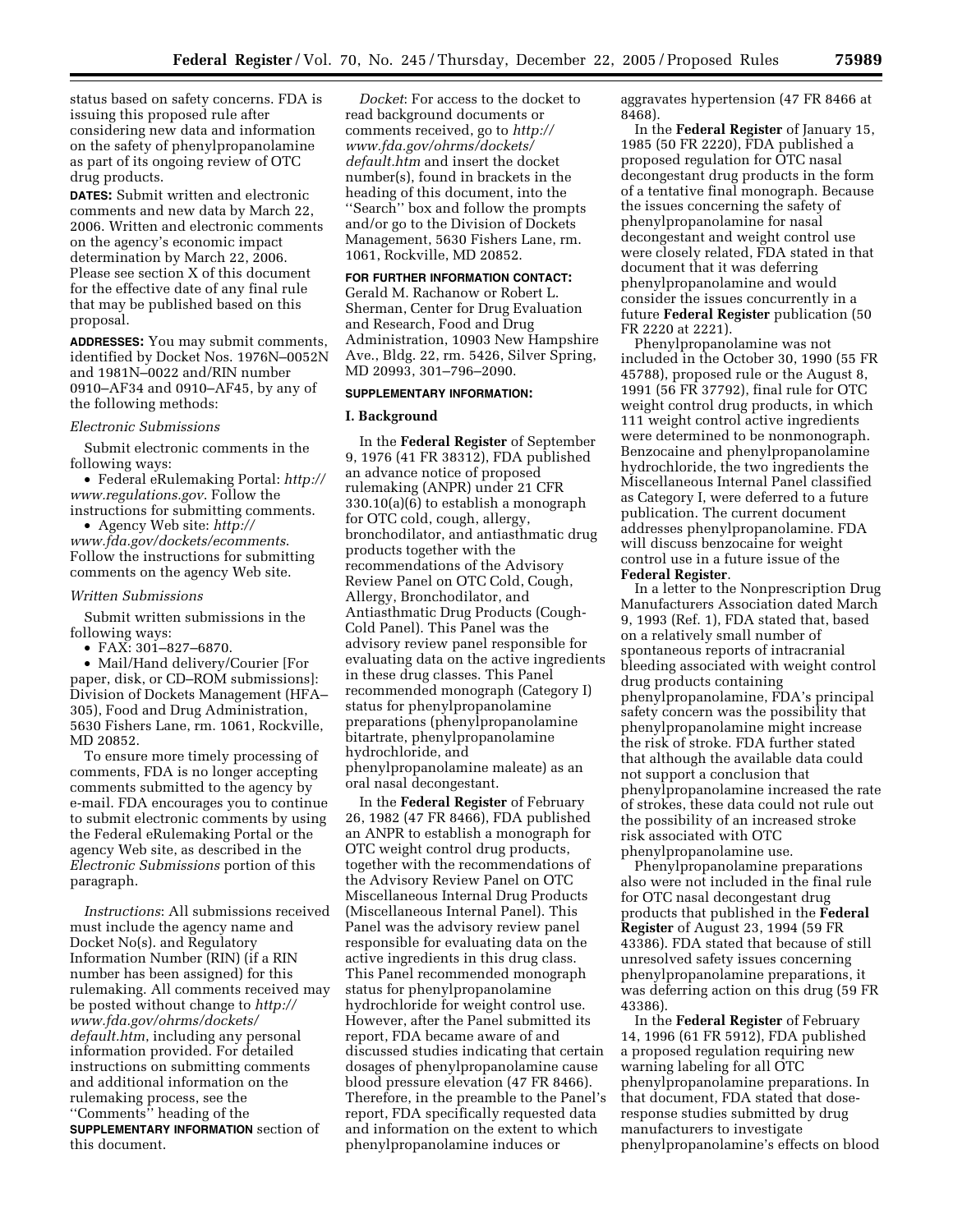pressure were inadequate to alleviate FDA's concern that phenylpropanolamine used in OTC drug products might increase the risk of hemorrhagic stroke.

Spontaneous case reports and published case series accumulated from 1969 to 1991 suggested a possible association between

phenylpropanolamine use and an increased risk of hemorrhagic stroke. Thus, the status of

phenylpropanolamine had been deferred pending further study. In an effort to resolve these issues, representatives of the manufacturers of

products containing phenylpropanolamine and FDA staff met in 1991 to plan a study that could further examine whether there was an

association between phenylpropanolamine use and risk of hemorrhagic stroke. An epidemiologic case-control study was determined to be the most feasible study design to evaluate the possible association between exposure to

phenylpropanolamine and a rare outcome such as hemorrhagic stroke. The industry sponsors of the study selected investigators at Yale University School of Medicine to conduct the study. The Yale investigators submitted protocols to FDA for review. The results of the study are discussed in section II of this document.

In this proposed rule, FDA proposes to categorize all phenylpropanolamine preparations as nonmonograph (Category II) for OTC use in both nasal decongestant and weight control drug products. This action is based on reports published in the medical literature, FDA's initial review of adverse drug event reports associated with OTC phenylpropanolamine drug products between 1969 and 1991, continuing adverse drug event reports since 1991, and the results of the Yale Hemorrhagic Stroke Project (Ref. 2). Because safety concerns are the basis for this proposed nonmonograph status, FDA does not address the effectiveness of phenylpropanolamine preparations in this document.

## **II. Data on the Safety of Phenylpropanolamine from the Yale Hemorrhagic Stroke Project**

### *A. Introduction and Rationale*

The following discussion was developed from the study report (Ref. 2) submitted to FDA.

The Yale Hemorrhagic Stroke Project (Ref. 2) was a case-control study. Because several case reports had involved strokes in young women who took phenylpropanolamine as an

appetite suppressant, often after a first dose, the study examined three questions: (1) Whether all users of phenylpropanolamine, compared to nonusers, had an increased risk of hemorrhagic stroke, (2) the possible association between phenylpropanolamine and hemorrhagic stroke by type of exposure (appetite suppressant or cough-cold product), and (3) among women age 18 to 49 years, the possible association between first use of phenylpropanolamine and hemorrhagic stroke and the possible association between use of phenylpropanolaminecontaining appetite suppressants and hemorrhagic stroke.

The study was performed between December 1994 and July 1999 and involved men and women 18 to 49 years old who were hospitalized with a primary subarachnoid hemorrhage (SAH) or a primary intracerebral hemorrhage (ICH) (unrelated to ischemic infarction, trauma, cerebral thrombosis, or thrombolytic therapy). The subjects were recruited from 44 hospitals in 4 geographic regions of the United States.

Both SAH and ICH were determined by clinical symptoms and specific diagnostic information from computed tomography. Magnetic resonance imaging was accepted for the diagnosis of SAH or ICH only if other procedures were not diagnostic. Because misclassification of exposure status by surrogate responders could increase or reduce the observed odds ratio and the true level of risk (Ref. 2), subjects were ineligible for enrollment if they died (n=389) or were not able to communicate (n=194) within 30 days after their event. Subjects were also ineligible if they had a previously diagnosed brain lesion predisposing to hemorrhage risk (e.g., arteriovenous malformation, vascular aneurysm, or tumor) (n=48), a prior stroke (n=120), or first experienced stroke symptoms after being in the hospital for 72 hours (e.g., for an unrelated matter) (n=33).

For each case subject, random digit dialing (matched to the first three digits of the case subject's telephone number) was used to identify two control subjects who were matched on : (1) Gender, (2) race (African-American versus non-African-American), (3) age (within 3 years for case subjects less than 30 years and within 5 years for subjects 30 years or over), (4) educational level, and (5) telephone exchange (as a surrogate for socioeconomic status). Case subjects and control subjects were interviewed to ascertain medical history, medication use, and habits affecting health, such as use of tobacco and alcohol. Interviews

of control subjects were completed within 30 days of the case subject's stroke event to minimize seasonal differences in the likelihood of exposure to cough-cold drug products. Eligibility criteria for control subjects were the same as for case subjects except for the stroke event. During the consent procedure, all subjects (cases and controls) were told that the study was designed to examine causes of hemorrhagic stroke in young persons without specific mention of phenylpropanolamine or other potential risk factors. Case and control subjects were interviewed by a trained interviewer using a structured questionnaire developed for this study. Reported phenylpropanolamine exposures were verified by the study investigators, who documented the actual product(s) used and their ingredients.

A focal time (the calendar day and the time of onset of symptoms plausibly related to hemorrhagic stroke that caused a subject to seek medical help) was identified for each case subject. The focal time used for each control subject was matched to the day of the week and the time of day that corresponded to the case subject's focal time. Control subjects were interviewed within 7 days of their focal time to minimize recall bias.

The exposure window referred to the interval before the focal time (onset of symptoms) when the status of a subject's exposure to phenylpropanolamine was defined. For analyses other than those involving first use of phenylpropanolamine, the exposure window was defined as 4 days preceding the focal time. For first use of phenylpropanolamine, the exposure window was within 24 hours before the focal time, provided that the subject had not used any other

phenylpropanolamine products during the preceding 2 weeks. To maintain a consistent reference group, nonexposure for all analyses was defined as no use of phenylpropanolamine within 2 weeks before the focal time. Exposure windows for control subjects were matched to those for the corresponding case subjects.

#### *B. Statistical Analysis*

Case and control subjects were compared on a variety of clinical and demographic features, including those used in matching, to determine the comparability of the two groups. Statistical comparisons were made using chi-square tests and the Fisher's exact test (where appropriate) for categorical variables, and the Student ttest for continuous variables. For the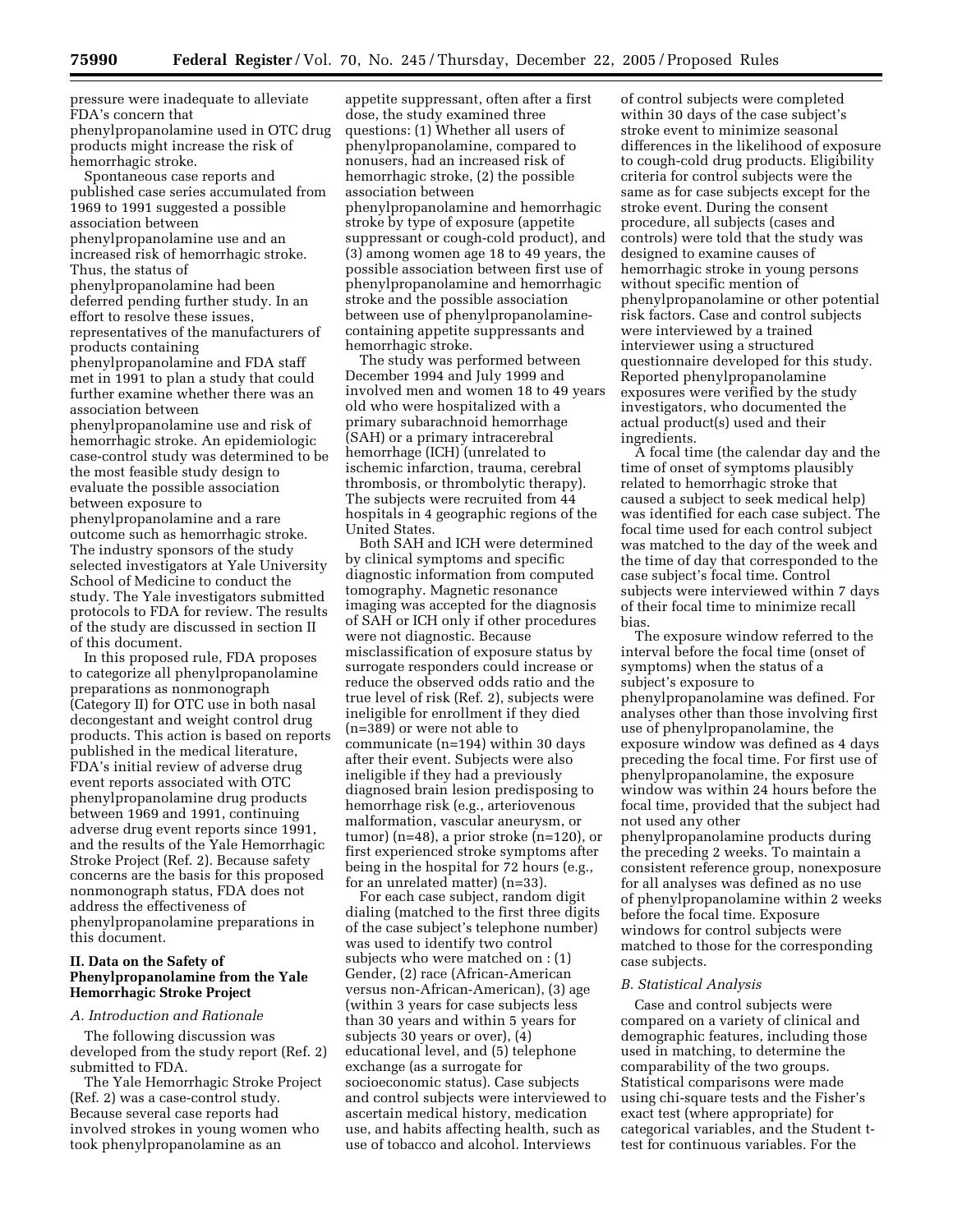analyses of the primary endpoints, conditional logistic models for matched sets (with a variable number of controls per case) were used to estimate odds ratios, lower limits of the one-sided 95 percent confidence intervals, and pvalues for the risk factors under investigation. One-tailed statistical results were reported because the focus of the study was whether phenylpropanolamine use increased the risk of stroke and this was the prespecified analysis. Each logistic model was estimated with two mutually exclusive binary exposure terms: (1) The subject's primary exposure status as defined by the specific aim (e.g., phenylpropanolamine use in the 3-day window; yes/no), and (2) phenylpropanolamine users who were not exposed within the 3-day window (but with some exposure within 2 weeks of the focal time).

In multivariate conditional logistic models (using asymptotic methods), adjustments were made for race (African-American compared with non-African-American), history of hypertension (yes/no), and current cigarette smoking (current compared with never or ex-smoker) because these are the major risk factors for stroke. Other underlying diseases and/or conditions (i.e. diabetes, polycystic kidney disease, congestive heart failure, sickle cell anemia, and clotting disorders) were also examined to determine if any of them, when added to this basic adjusted model, altered the matched odds ratio by at least 10 percent.

#### *C. Study Results*

There were 702 case subjects, including 425 subjects (60 percent) with an SAH and 277 (40 percent) with an ICH, and 1,376 control subjects. Hemorrhage was associated with an aneurysm in 307 subjects (44 percent), an arteriovenous malformation in 50 subjects (7 percent), and a tumor in one subject (0.1 percent). Two control subjects were located for each of 674 case subjects (96 percent) and one control subject for each of 28 case subjects (4 percent). All control subjects were matched to their case subjects on gender and telephone exchange. Age matching was successful for 1,367 controls (99 percent) and race matching was achieved for 1,321 controls (96 percent). Twenty-seven case subjects and 33 control subjects reported phenylpropanolamine use within the 3 day exposure window.

Compared to control subjects, case subjects were significantly more likely to be African-American (21 percent compared with 17 percent). Case

subjects were also more likely to report lower educational achievement (20 percent did not graduate from high school compared with 9 percent of control subjects), current cigarette smoking (51 percent compared with 30 percent), a history of hypertension (39 percent compared with 20 percent), family history of hemorrhagic stroke (9 percent compared with 5 percent), heavy alcohol use (14 percent compared with 7 percent), and recent cocaine use (2 percent compared with less than 1 percent). For all other clinical variables examined, case and control subjects were not dissimilar. Case subjects were significantly (0.05) less likely to report use of nonsteroidal anti-inflammatory drugs and significantly more likely to report use of caffeine and nicotine in the 3 days before their event. Of the factors examined, only education changed the adjusted odds ratio for the association between phenylpropanolamine and hemorrhagic stroke by more than 10 percent, and this demographic factor was included in all subsequent models.

Analyses of the study results demonstrated an association between hemorrhagic stroke and use of phenylpropanolamine (in both nasal decongestant and weight control drug products) in the 3 days prior to the event. Such use of phenylpropanolamine, compared to no use in the prior 2 weeks, was associated with a relative risk for hemorrhagic stroke of 1.67 (unadjusted odds ratio) (p=0.040). The corresponding adjusted odds ratio was 1.49 (lower limit of the one-sided 95 percent confidence interval (LCL)=0.93, p=0.084).

The relative risks of hemorrhagic stroke observed with use of the two types of phenylpropanolaminecontaining products (in the 3–day exposure window, compared to no use in the prior 2 weeks) were as follows. For cough-cold products, the unadjusted odds ratio was 1.38 (p=0.163) and the adjusted odds ratio (AOR) was 1.23 (LCL=0.75, p=0.245). For weight control products, the unadjusted odds ratio was 11.98 (p=0.007) and the AOR was 15.92 (LCL=2.04, p=0.013).

To analyze the relation between recency of phenylpropanolamine exposure and risk for hemorrhagic stroke, odds ratios were also calculated according to the timing of the most recent phenylpropanolamine use. The pre-specified definition for current use was use of any phenylpropanolaminecontaining product on the day of the event (before focal time) or the preceding calendar day. Prior use was defined as use 2 or 3 calendar days before the focal time. The odds ratio was slightly higher for current use

(AOR=1.61, LCL=0.93, p=0.078) than for prior use (AOR=l.16, LCL=0.47, p=0.393). Within current use, odds ratios were then calculated according to first use or non-first use. First use was defined as current use with no other use within the prior 2 weeks. Non-first use included other uses within the 2–week interval. The odds ratio was higher for first use (AOR=3.14, LCL=l.16, p=0.029) than for non-first use (AOR=1.20, LCL=0.61, p=0.329). All first uses of phenylpropanolamine (n=13) reported in these data were in cough-cold products.

In women using

phenylpropanolamine in weight control drug products (3–day exposure window, versus no use in the prior 2 weeks), the unadjusted odds ratio for hemorrhagic stroke was 12.19 (p=0.006) and the AOR was 16.58 (LCL=2.22, p=0.0l1). All hemorrhagic stroke events that occurred within the 3-day exposure window were in women. In the analyses of the association between hemorrhagic stroke and first-day use of phenylpropanolamine, 11 of the 13 firstday use events were in women (7 cases compared with 4 controls). The unadjusted odds ratio was 3.50 (p=0.039) and the AOR was 3.13 (LCL=1.05, p=0.042).

Based on the findings that risk for hemorrhagic stroke seemed to be concentrated among current users, the association between current phenylpropanolamine dose and risk for hemorrhagic stroke was examined. Among 21 exposed control subjects, the median current dose of phenylpropanolamine (i.e., total amount taken on the index day or preceding day) was 75 milligrams (mg). Analysis according to dose shows that the odds ratio was higher for current doses above the median (greater than 75 mg) (AOR=2.31, LCL=l.10, p=0.031) than for lower doses (AOR=l.0l, LCL=0.43, p=0.490). Among first-dose users, four of eight cases and two of five controls were exposed to greater than 75 mg of phenylpropanolamine. To examine the potential effect of ambiguity in the correct focal time, the odds ratios were recalculated after excluding all 154 case subjects who were classified as having a definite (n=76) or uncertain (n=78) sentinel symptom preceding the stroke event. The magnitude of the AORs did not change substantially.

### *D. Study Conclusions*

According to the investigators, several features of the study supported the validity of the study findings regarding a demonstrated association between phenylpropanolamine use and risk of hemorrhagic stroke in subjects between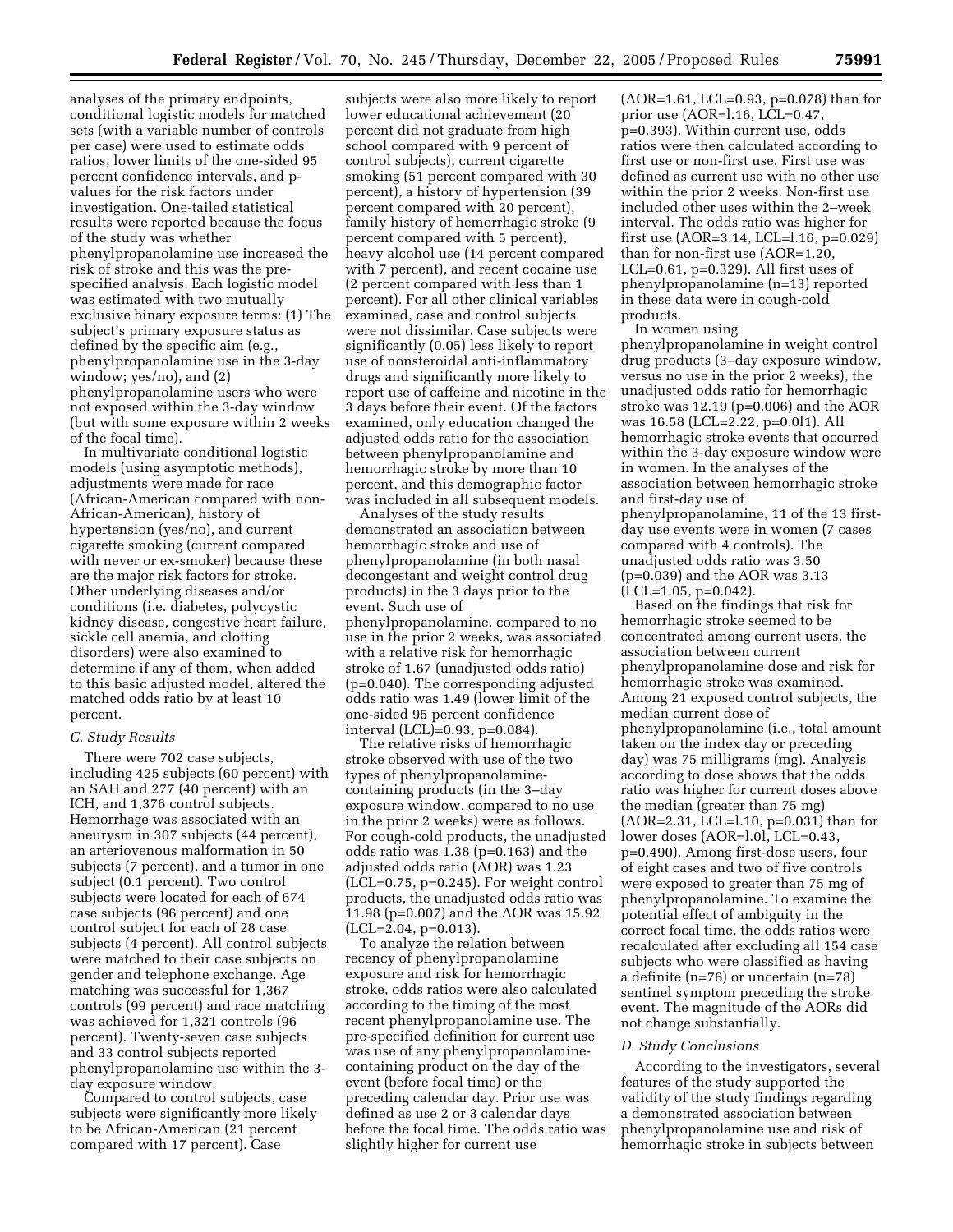18 and 49 years of age. First, in addition to the finding of elevated odds ratios that reached statistical significance, the magnitude of the odds ratios for phenylpropanolamine use as an appetite suppressant (15.92) and as a first-dose use (3.14) remained large even after adjustment for important clinical features. Second, the data demonstrate an association between both types of phenylpropanolamine drug products (nasal decongestant and weight control) and hemorrhagic stroke. Because so few men were exposed to phenylpropanolamine in this study

(n=19), it was not possible to determine whether their risk for hemorrhagic stroke (when using

phenylpropanolamine) is different from that of women.

# *E. FDA's Evaluation of the Study*

Observational studies, particularly case-control studies, are potentially subject to a number of biases, and this case-control study is no exception. The hallmark of a good case-control study is that biases are anticipated and measures are instituted in the design and analysis stages to minimize biases to the greatest extent possible.

Strict diagnostic criteria, as described previously, were developed to ensure accurate identification of hemorrhagic stroke cases in the target population. A number of steps were taken to minimize misclassification bias. One of the investigators confirmed the stroke by reviewing the medical records of suspected cases, without knowledge of the exposure status. Inclusion and exclusion criteria were clearly defined for both cases and controls. Exposure was clearly defined, an exposure window was identified, and exposure was ascertained by trained interviewers. Interviewers were randomly assigned to cases or controls, and questions were asked about multiple medications, thus blinding subjects to the exact exposure under study. The interviews were highly structured and scripted to protect against interviewer bias. Because phenylpropanolamine use might be seasonal, controls were identified and interviewed within 30 days of the date of their matched case subject's stroke, to ensure that cases and controls had similar opportunities for exposure. Controls were also matched to cases for day of the week and time of day of the stroke. This matching strategy helped increase the probability that exposure to any seasonal medication or other covariates (e.g., alcohol drinking or cigarette smoking) was similar between cases and controls.

The investigators attempted to identify two controls per case by using random digit dialing (with a match for the first three digits of the telephone number). Because controls were population-based, the results were generalizable to the source population from which the cases and controls were drawn. Matching on race and educational level was slightly unequal between cases and controls. The investigators further controlled for these inequalities by adjustment during analysis. The agency concludes that matching was largely successful.

The investigators reduced the possibility of misclassification of phenylpropanolamine use by using a highly structured questionnaire. Each reported medication was verified by asking subjects to present the actual container or by picking out reported brand-name medications from a book containing photographs. Verification of medication use in the 3-day window prior to the focal time was 96 and 94 percent for cases and controls, respectively. The investigators conducted two additional steps to further ensure that the possibility of exposure misclassification error was reduced to an absolute minimum: (1) Only ''definite'' and ''possible'' exposure responses were considered in the analyses, and (2) the use of other OTC drugs between cases and controls were compared to ensure that the cases did not have greater recall of the use of any drugs as a reason for their stroke. Based on this analysis, FDA did not find any evidence of recall or misclassification bias.

Several key elements of study design and conduct determine the success of a case-control study. Studies must have adequate sample size and/or power to detect a difference between treatment groups if a difference really exists, and detection of rare events can require substantial numbers of study subjects. FDA had concerns that the protocol might result in an underpowered study because the sample size calculation was based on an odds ratio of five for an association between first-day use of phenylpropanolamine and hemorrhagic stroke. This ratio was derived primarily from study conduct considerations, such as time and cost, rather than on predictive epidemiologic data that may have suggested that a greater number of subjects would be needed to show a difference between groups. Because case-control studies also demand adherence to strict matching criteria between case and control subjects, the duration of this study was longer than expected due to difficulties in recruiting well-matched controls.

The resultant study was the largest prospective case-control study ever

conducted on hemorrhagic stroke. FDA finds that, despite these limitations, this study was well-conducted and the statistical analyses demonstrate an association between phenylpropanolamine and hemorrhagic stroke, as explained as follows.

FDA notes that the three most important risk factors (race, history of hypertension, and cigarette smoking) were included in the multivariate analysis (basic adjusted model). The confounding effect of the other covariates was examined if adding any of them to the basic model altered the odds ratio estimate by 10 percent. High school education was the only covariate determined to change the odds ratio by at least 10 percent.

Because the study had a matched design, FDA considers the conditional logistic regression model appropriate to calculate both unadjusted and AORs. In addition, the number of exposures was small, particularly for analysis of appetite suppressant and first use, thus, the authors calculated the confidence interval of the unadjusted odds ratio based on an exact method.

Hypertension is the single most important risk factor for a stroke. Misclassification of hypertension status could result in residual confounding. FDA examined the possible effects of this residual confounding on the results of the study. FDA found that the odds ratio for appetite suppressant use was 15.92, a substantial increase in risk. Its very magnitude makes it difficult to explain by confounding alone. Because product labeling advises hypertensive persons to avoid phenylpropanolamine use, the association of phenylpropanolamine use with hypertension should be negative. Such a negative association would result in biasing the result towards no association if the confounding factor is not controlled for. In addition to the steps taken by the investigators, FDA examined this further by additional analyses restricted to subjects without a past history of hypertension, and the results were not significantly different, thereby providing additional evidence that confounding by hypertension was not present in the study.

FDA requested the Yale investigators to explore the possible impact of cigarette smoking and alcohol consumption in more detail. The investigators found that the odds ratios for phenylpropanolamine and stroke were essentially unchanged by inclusion of several qualitative and quantitative measures of smoking and alcohol consumption.

The investigators examined the association between current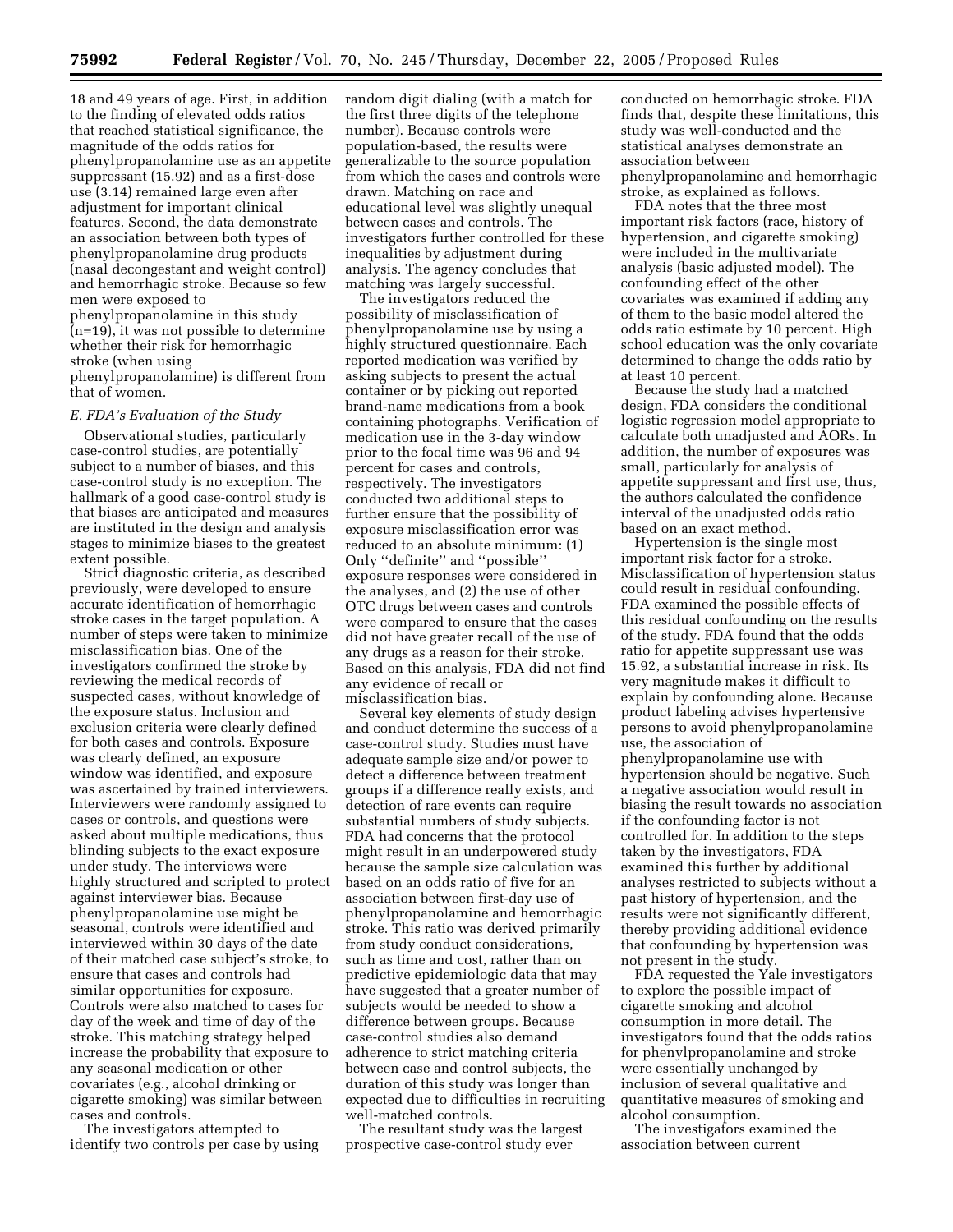phenylpropanolamine dose and risk for hemorrhagic stroke. Among 21 exposed control subjects, the median current dose of phenylpropanolamine (i.e., the total amount taken on the index day or preceding day) was 75 mg. The AOR was higher for current doses above 75 mg than for lower doses. Among first dose users, four of eight cases and two of five controls were exposed to greater than 75 mg of phenylpropanolamine. As 75 mg is a single dose of many OTC extended-release phenylpropanolamine cough-cold drug products with recommended adult dosing every 12 hours (150 mg a day), the agency further evaluated the association between risk of hemorrhagic stroke and a range of current phenylpropanolamine doses. Exploratory analyses suggest that there may be an increased risk of hemorrhagic stroke with labeled doses at or above 75 mg a day. Although not statistically significant, a trend toward a doseordering of odds ratios was seen. The odds ratio was higher (AOR=2.31, LCL=1.10, p=0.031) for current doses above 75 mg than for doses below 75 mg (AOR=1.01, LCL=0.43, p=0.490).

FDA concludes that the Yale study (Ref. 2) was well-designed and demonstrated an association between use of phenylpropanolamine and an increased risk of hemorrhagic stroke. The increased risk was most striking in women and was associated with both use in appetite suppressants and firstdose use in cough-cold products. The case-control design was best suited for this study because the outcome under investigation was rare. The investigators took reasonable steps to minimize bias and confounding and built quality control measures into the study design. Analysis was appropriate for the type of study and was performed according to the protocol. The study had clear objectives and sound epidemiology practices were used in its design and execution.

#### *F. Additional Reports*

FDA reviewed its adverse events reporting system for spontaneous reports of hemorrhagic stroke from 1991 to 2000 and identified 22 cases, 16 in the 18 to 49 age group with 13 cases in women (Ref. 3). In all cases, the suspect drug was an extended-release product containing 75 mg of phenylpropanolamine per unit dose. Of

11 cases for which the indication for use was provided, 10 reported use for respiratory symptoms. FDA believes that the fact that there were no reports associated with immediate release drug products marketed under the OTC drug monograph system may be related to the lack of a requirement to submit any such reports to the agency.

Therefore, the absence of such reports does not indicate these products are not associated with adverse events.

### *G. Advisory Committee Recommendations*

On October 19, 2000, at a public meeting, FDA presented to its Nonprescription Drugs Advisory Committee (NDAC) the regulatory history of OTC phenylpropanolamine (including FDA's concerns about case reports of hemorrhagic stroke associated with phenylpropanolamine prior to 1991), the data from the Yale Hemorrhagic Stroke Project, and additional case reports of stroke since 1991.

The Yale investigators presented the study results and their conclusions. Industry representatives raised concerns about the design of the study that they believed made interpretation of the results difficult (Ref. 4). NDAC evaluated whether the Yale study showed an association between phenylpropanolamine use and an increased risk of stroke in different populations aged 18 to 49 (female, male, both) and for different uses (nasal decongestant, appetite suppressant, all) (Ref. 5). More importantly, NDAC was asked if the data support the conclusion that there is an association between phenylpropanolamine and an increased risk of hemorragic stroke, taking into account all currently available information, including: (1) Phenylpropanolamine's effects on blood pressure, (2) spontaneous reports of hemorrhagic stroke associated with phenylpropanolamine from 1969 to 1991, (3) case reports in the medical literature, (4) continuing adverse drug reports to FDA from 1991 to the present, and (5) the results of the Yale Hemmorhagic Stroke Project. Thirteen of 14 NDAC members voted (with 1 voting ''uncertain'') that there is such an association (Ref. 5). When asked whether phenylpropanolamine can be generally recognized as safe for use as a nasal decongestant, 12 of the 14 NDAC members voted (with 2 abstaining) that phenylpropanolamine could not be considered to be generally recognized as safe for OTC nasal decongestant use. In addition, when asked whether phenylpropanolamine can be generally recognized as safe for use as an appetite suppressant, 13 of the 14 NDAC members voted (with 1 abstaining) that phenylpropanolamine could not be considered to be generally recognized as safe for OTC weight control use.

## **III. FDA's Tentative Conclusions on the Safety of Phenylpropanolamine**

FDA believes that the known scientific evidence supports the conclusion that nasal decongestant and weight control drug products containing phenylpropanolamine cannot be generally recognized as safe and should no longer be available for OTC use. This evidence includes the results of the Yale study suggesting an association between phenylpropanolamine and hemorrhagic stroke, previous and continuing adverse event reports, reports in the published medical literature, and the biological plausibility related to phenylpropanolamine's ability to cause increases in blood pressure. As stated in section II.E of this document, FDA concludes that the Yale study (Ref. 2) was well-designed and demonstrated an association between use of phenylpropanolamine and an increased risk of hemorrhagic stroke. The increased risk was most striking in women and was associated with both use in appetite suppressants and firstdose use in cough-cold products. The case-control design was best suited for this study because the outcome under investigation was rare. The investigators took reasonable steps to minimize bias and confounding and built quality control measures into the study design. Analysis was appropriate for the type of study and was performed according to the protocol. The study had clear objectives and sound epidemiology practices were used in its design and execution. Regardless of the analytic methods used, the findings were consistent.

Although the Yale study focused on men and women 18 to 49 years of age, FDA has no data to show that the increased risk of hemorrhagic stroke is limited to a specific age range. While the Yale study was being conducted, FDA received spontaneous reports of hemorrhagic stroke in people 28 to 54 years of age with cough-cold products that contain OTC doses of phenylpropanolamine.

Because the factors that may cause some individuals to be particularly sensitive to the effects of phenylpropanolamine are unknown, individuals at risk cannot be adequately warned through labeling. Although there is no other active ingredient that is generally recognized as safe and effective for OTC weight control use, OTC nasal decongestant drug products can be reformulated with other ingredients, such as pseudoephedrine and phenylephrine. Because hemorrhagic strokes often lead to catastrophic, irreversible outcomes,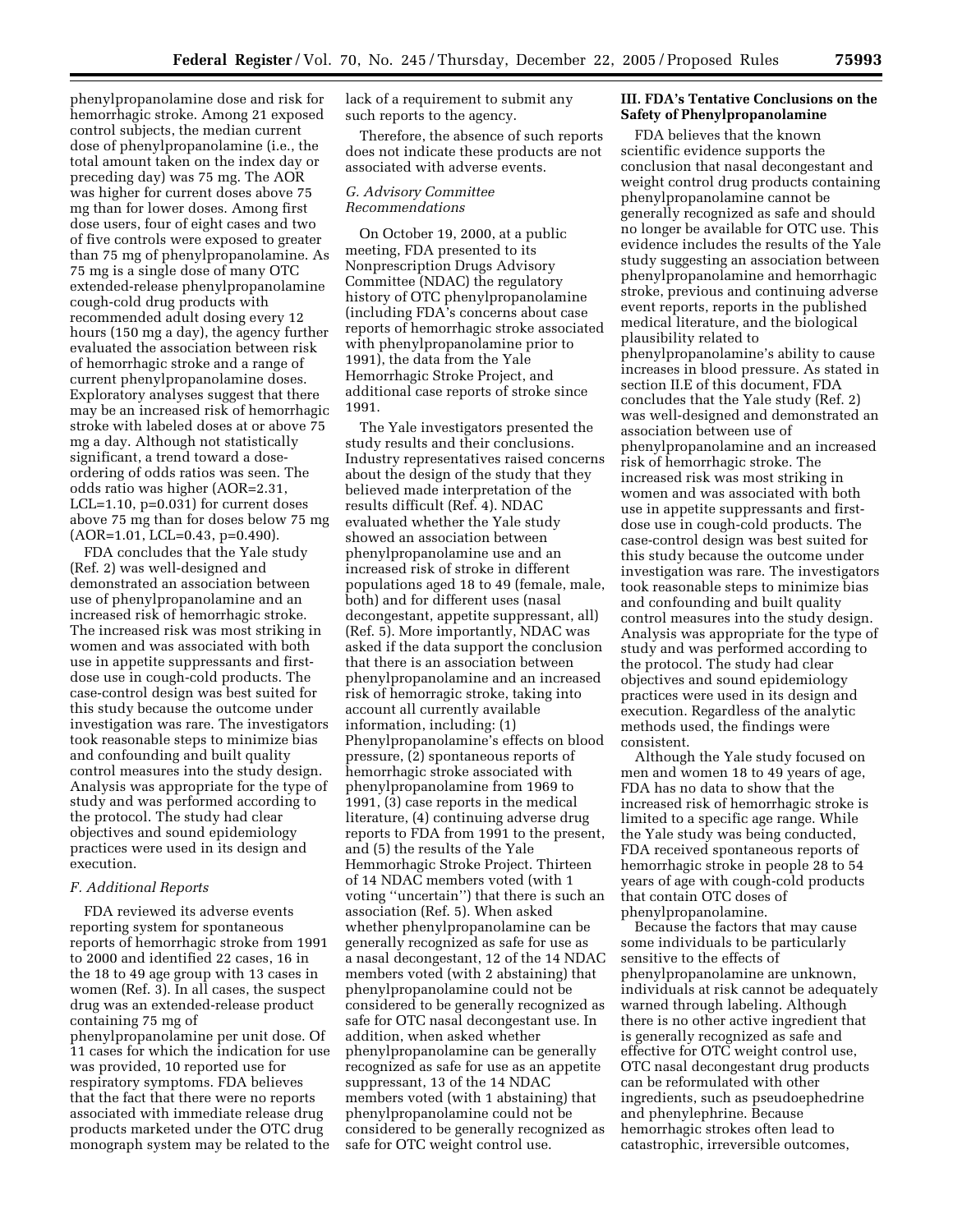FDA concludes that the benefits of the intended uses of phenylpropanolamine do not outweigh the potential risk, and that phenylpropanolamine is not considered to be generally recognized as safe.

#### **IV. Analysis of Impacts**

FDA has examined the impacts of this proposed rule under Executive Order 12866, the Regulatory Flexibility Act (5 U.S.C. 601–612), and the Unfunded Mandates Reform Act of 1995 (2 U.S.C. 1501 *et seq.*). Executive Order 12866 directs agencies to assess all costs and benefits of available regulatory alternatives and, when regulation is necessary, to select regulatory approaches that maximize net benefits (including potential economic, environmental, public health and safety, and other advantages; distributive impacts; and equity). Under the Regulatory Flexibility Act, if a rule might have a significant economic impact on a substantial number of small entities, an agency must consider alternatives that would minimize any significant economic impact of the rule on small entities. Section 202(a) of the Unfunded Mandates Reform Act of 1995 requires that agencies prepare a written statement of anticipated costs and benefits before proposing any rule that may result in an expenditure by state, local, and tribal governments, in the aggregate, or by the private sector, of \$100 million (adjusted annually for inflation) in any one year.

FDA tentatively concludes that this proposed rule is consistent with the principles set out in Executive Order 12866 and in these two statutes. As shown as follows, FDA does not believe the proposed rule will be economically significant as defined by the Executive order. Based on its preliminary Regulatory Flexibility Analysis, FDA tentatively concludes that this proposed rule would not impose a significant economic impact on a substantial number of small entities. The Unfunded Mandates Reform Act of 1995 does not require FDA to prepare a statement of costs and benefits for the proposed rule, because the proposed rule is not expected to result in an expenditure that would exceed \$100 million adjusted for inflation in any one year. The current inflation-adjusted statutory threshold is about \$110 million.

The purpose of the proposed rule is to establish that phenylpropanolamine preparations are not generally recognized as safe for OTC use both as a nasal decongestant and for weight control. This proposed rule would assure the removal of OTC drug products containing

phenylpropanolamine, if any are still marketed, and prohibit future marketing of such products.

FDA believes that the benefits of this rule justify the costs. Our estimate of the benefits of complete elimination of phenylpropanolamine preparations suggests that they could be as high as \$250 million to \$625 million annually, if estimated using a willingness to pay approach. The vast majority of these benefits are not directly attributable to this rule, however, because industry previously took voluntary action to discontinue production and marketing of phenylpropanolamine preparations.

Similarly, most costs of product withdrawal or reformulation have already been incurred because of the voluntary actions. However, a few affected products may still be available and products that have been withdrawn could still, in principle, be reintroduced in the absence of the rule. Any remaining products containing phenylpropanolamine will need to cease OTC marketing upon the effective date of any final rule, but can be reformulated with another ingredient, where applicable. Products that are reformulated will also need to be relabeled.

## *A. Background for Analysis of Impact*

In November 2000, FDA issued a public health advisory on the safety of phenylpropanolamine and announced that it would take steps to remove phenylproanolamine from all drug products and had requested all drug companies to voluntarily discontinue marketing products containing phenylpropanolamine (Ref. 6). As a result of this announcement and the publication of the Yale Hemorrhagic Stroke Project, national chain drugstore and major and smaller manufacturers voluntarily removed phenylpropanolamine-containing OTC drug products from the market. Manufacturers of phenylpropanolaminecontaining OTC drug products were aware of the potential health problem and some manufacturers of OTC nasal decongestant drug products containing phenylpropanolamine had already reformulated or were in the process of reformulating their products to remove phenylpropanolamine in advance of FDA's announcement. Nevertheless, a number of factors markedly accelerated this trend:

•The recommendation of FDA's NDAC

•The publication of the results of the Yale Hemorrhagic Stroke Project

• FDA's subsequent announcement of its intent to reclassify

phenylpropanolamine as a Category II

ingredient, and FDA's request for a voluntary recall.

These events led to the voluntary removal from the market of most remaining phenylpropanolaminecontaining OTC drug products. Both market forces (i.e., avoidance of tort liability) and FDA's request for a voluntary recall contributed to the decision by retail establishments and manufacturers to discontinue sales. Because public awareness, market forces, and FDA's announcement and request to voluntarily withdraw occurred within a short span of time, it is not possible for FDA to disentangle the impact these various factors had on manufacturers' decisions to voluntarily recall phenylpropanolamine drug products.

OMB guidelines on economic impact analyses direct agencies to estimate costs and benefits from an appropriate baseline. ''This baseline should be the best assessment of the way the world would look absent the proposed regulation'' (Ref. 7). We do not believe that the conditions prior to FDA's announcement of its intent to classify this ingredient as nonmonograph are the appropriate baseline because the publication of the Yale Hemorrhagic Stroke Project in a leading medical journal alone would have generated a market response. We acknowledge that the timing and wording of FDAs public announcement and request for voluntary recalls contributed to the magnitude of the incurred costs. However, because the costs attributable to the withdrawal of phenylpropanolamine-containing OTC drug products have already occurred, and may have occurred absent this proposed rule, albeit at a slower pace, FDA believes present conditions are the appropriate baseline from which to estimate the impact of this proposed rule.

Even if all of these costs were attributed to this proposed rule, however, they would not rise to the \$100 million per year threshold sufficient to categorize this rule as economically significant under section 3.f. of E.O. 12866. Nonetheless, we account for as much of the cost as possible using 2000 as the baseline year for the number of affected products

#### *B. Costs of Regulation*

a. *Costs of removing products from the market*. FDA finds that a number of affected firms incurred substantial costs from these voluntary product withdrawals. In addition, we are not aware of any phenylpropanolaminecontaining OTC drug products currently marketed, so we believe the removal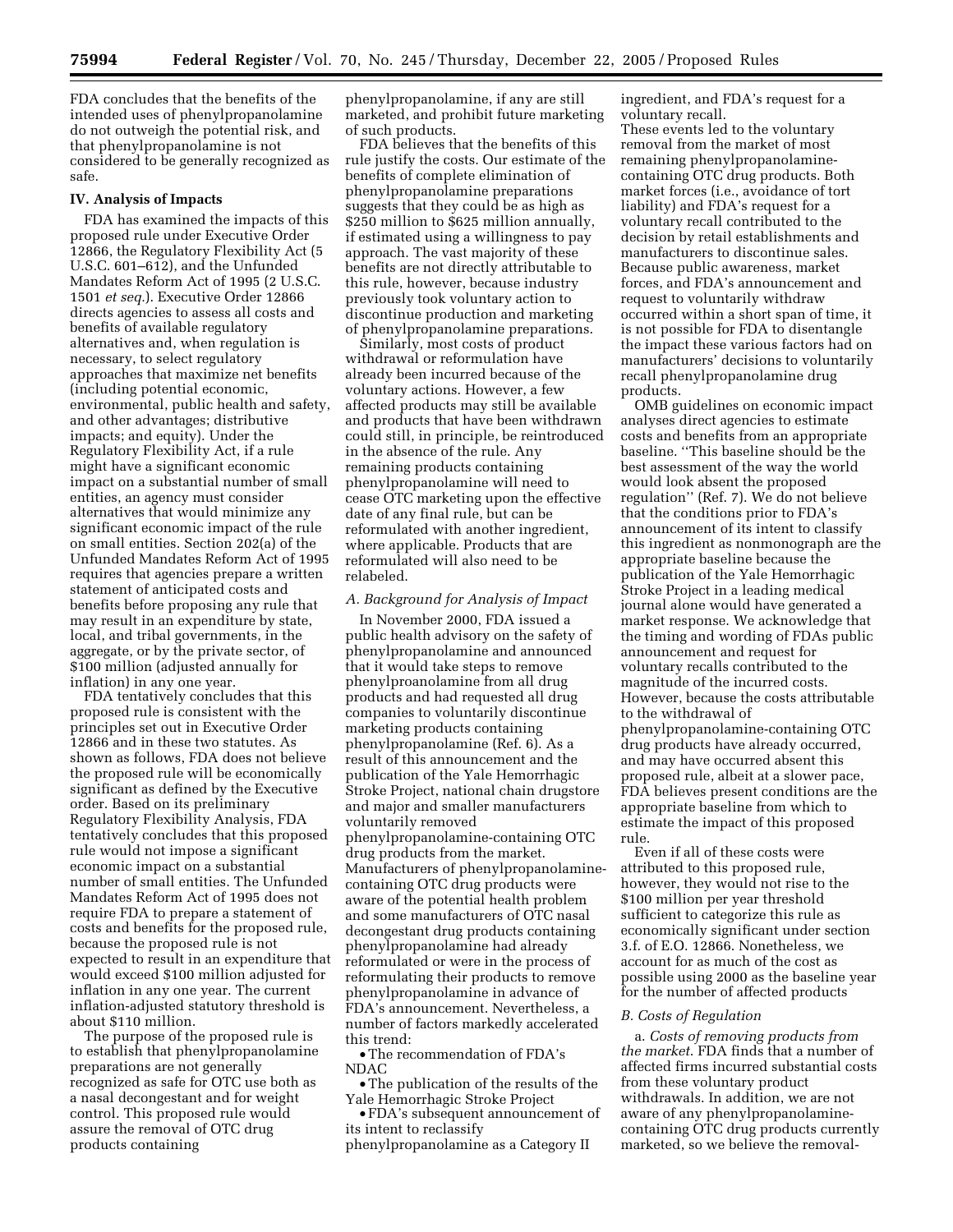related costs have already been incurred.

The voluntary product withdrawals primarily affected two major OTC drug markets—weight control and cough-cold medications. The weight control drug products sector reported \$48 million in annual sales for phenylpropanolaminecontaining drug products in 2000. The much larger cough-cold products sector had total sales of about \$1.2 billion (Ref. 8), but FDA does not have an estimate of the proportion of this figure that included only phenylpropanolaminecontaining products. As a result, FDA cannot estimate the total sales of all OTC drug product lines that contained phenylpropanolamine.

In 2000, FDAs drug listing system included approximately 400 drug products containing phenylpropanolamine, with approximately 100 manufacturers and 250 distributors and repackers. Many of the 400 products were marketed by distributors and hence do not represent unique formulations. FDA estimates that there may have been around 150 distinct products for both cough-cold and weight loss. Not all of these products, however, were reformulated. Some manufacturers had already added product lines containing a substitute active ingredient and had no plans to reformulate the older product. The sales volume of some products was too small to cover the cost of reformulation. Also, only one substitute active ingredient was available for weight control drug products. Hence, FDA estimates that only about 100 products were reformulated.

The cost to reformulate a product varies greatly depending on the nature of the change in formulation, the product, the process, and the size of the firm. To reformulate, manufacturers also have to redo validation (product, process, new supplier), conduct stability tests, and change master production records. FDA estimates that the full cost of reformulation ranged from \$100,000 to \$500,000 per product. Assuming that 100 products were reformulated implies a total estimated one-time reformulation cost of from \$10 million to \$50 million.

Manufacturers that reformulated would also have incurred costs to relabel their products. They would have had to revise the active (and for some the inactive) ingredient list and may have had to make other labeling changes if they removed the

phenylpropanolamine from a combination product and did not replace it with another ingredient. FDA believes that relabeling costs of the type required by this proposed rule generally averaged about \$3,000 to \$4,000 per

stockkeeping unit (SKU) (individual products, packages, and sizes). Assuming 350 OTC SKUs in the marketplace were relabeled, the total one-time costs of relabeling would have ranged from \$1.05 to \$1.4 million.

Using 2000 as the baseline year for affected products, the total estimated one-time costs for reformulation and labeling range from \$11 million to \$51 million. Annualized over 20 years yields annual costs of \$0.7 - \$3.4 million (at 3 percent) and \$1.0 - \$4.8 million (at 7 percent).

b. *Distributional issues and impact on industry*. Other costs incurred by the industry include costs associated with the recall and destruction of inventory and the loss of product sales. FDA does not have reliable information to estimate either the incremental impacts of recalling and destroying product or to distinguish the market response to the results of the Yale study from FDAs announcement and request for voluntary withdrawal . Moreover, industry costs would be offset substantially by countervailing events including avoided lawsuits associated with continued marketing of products containing phenylpropanolamine and possibly reduced insurance costs. The value of lost profit due to lost product sales would generally be offset as firms gain sales by distributing substitute products. These gains and losses represent transfers within the industry and are not a social cost.

Reports of withdrawal related expenses from trade press and some 10– K filings with the Securities and Exchange Commission include other costs not attributable to costs of this regulation, such as set-asides for potential litigation. Because of this, we cannot use these reports as a basis for estimating regulatory costs. These reports, however, provide anecdotal information about the magnitude of the impact of the voluntary actions on specific firms. One of the hardest hit large multinational firms explained that the Company immediately ceased global production and shipments of any products containing phenylpropanolamine and voluntarily withdrew any such products from customer warehouses and retail store shelves. As a result, the Company recorded a special charge of \$80,000,000 to provide primarily for product returns and the write-off of inventory'' (Ref. 9). Another heavily impacted large firm claimed that withdrawal would cost between \$51 and \$68 million (Ref. 10). Similarly, a large private-label manufacturer reportedly took a \$24 million charge against earnings (Ref. 11). These last two figures likely

included costs of product reformulation as well as lost inventory value and sales revenues. These accounts represent projections and are estimates for financial reporting requirements but do not accurately reflect actual costs used for regulatory impact analyses.

FDA believes that the lost sales estimates may be overstated, as alternative cough-cold drug products were widely available. Most manufactures quickly offered alternative products and received offsetting increases in sales revenues. OMB guidelines for economic analysis state that, ''[t]he preferred measure of cost is the 'opportunity cost of the resources used or the benefits forgone as a result of the regulatory action'' (Ref. 7).

The costs of reformulation, recalls, and lost inventories are clearly ''opportunity costs,'' but the company sales revenues lost from recalled phenylpropanolamine-containing cough-cold drug products were likely matched by increased sales of other phenylpropanolamine-free products, frequently manufactured by the same or competing drug companies. These distributional effects are important to individual firms, but are not considered ''opportunity costs.''

c. *Summary of costs*. The regulatory costs of the proposed rule would include: (1) The one-time costs to reformulate and relabel affected products, (2) lost inventory, and (3) the cost of recalls. We estimate one-time costs of \$11 million to \$51 million for reformulation and labeling. Annualized over 20 years yields annual costs of \$0.7 - \$3.4 million (at 3 percent) and \$1.0 - \$4.8 million (at 7 percent). We lack sufficient information to estimate the value of lost inventories or the costs of recall. The uncertainty associated with the costs presented in financial reports and the inability to adjust for transfers makes it impossible to use these data to estimate the potential incremental regulatory impact of this proposed rule.

# *C. Benefits of Regulation*

The benefit of removing phenylpropanolamine-containing products from the market was the reduction in the number of hemorrhagic strokes that would otherwise occur each year. Because phenylpropanolaminecontaining OTC drug products have already been removed from the market, most of the expected health benefits are attributable to these past voluntary product withdrawals, rather than to FDA's future regulatory action. FDA has estimated that phenylpropanolamine causes 200 to 500 hemorrhagic strokes per year in people 18 to 49 years old (Ref. 5).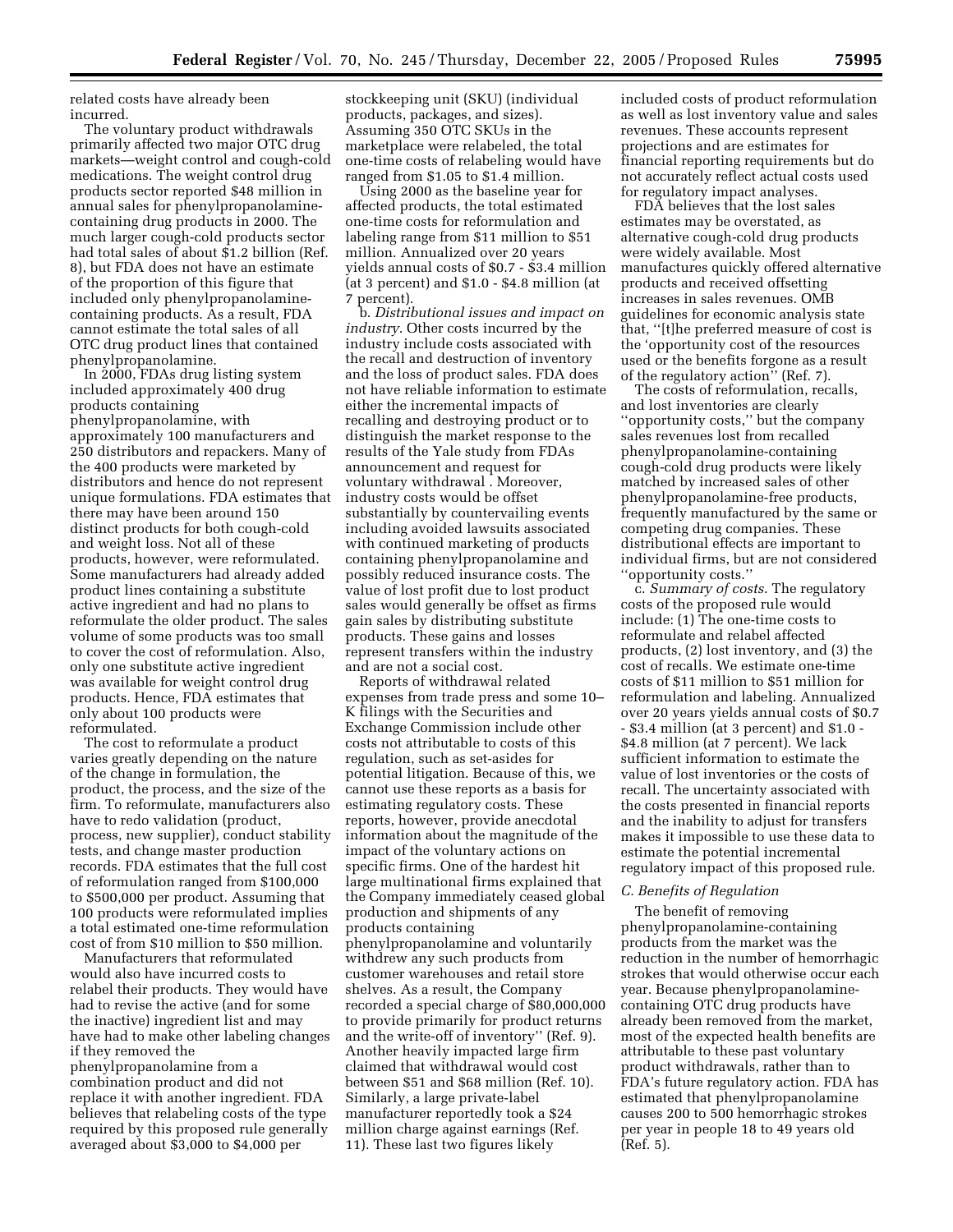Assigning a monetary value to the prevention of strokes is problematic and there is no consensus on how it should be calculated. Taylor (Ref. 12) used a lifetime cost model to estimate the cost, by type of stroke. The model accounts for direct medical costs and indirect costs, such as earnings and premature mortality and morbidity. Updating this estimate to 2003 dollars (Ref. 13) and weighting it for the occurrence rate of subarachnoid and intracerebral hemorrhage (60 percent and 40 percent, respectively) (Ref. 14) results in an estimated figure of about \$304,719 for the lifetime cost of stroke per person. With these values, the monetized benefit of preventing from 200 to 500 strokes per year by removing all phenylpropanolamine-containing OTC drug products from the market ranges from \$60.9 million to \$152.4 million per year. When groups less than 18 and over 49 years old (the ages of the subjects in the Yale Hemorrhagic Stroke Project) are included, the total yearly benefits will be higher.

Another method of calculating benefits is to value the statistical-lives saved due to the removal of drug products containing

phenylpropanolamine. Assuming a mortality rate from

phenylpropanolamine-caused strokes of about 25 percent, an estimated 50 to 125 lives saved per year in people 18 to 49 years old would be attributed to the removal of products containing phenylpropanolamine. The value of a statistical-life has been estimated to range from \$1.6 million to \$8.5 million 1986–dollars (Ref. 15). Using a rough midpoint value of \$5 million per statistical-life, the estimated benefit of averting these stroke-induced fatalities ranges from \$250 million to \$625 million per year. Again, FDA is not asserting that this proposed rule will generate such benefits, because the benefit-producing activities have already occurred. Nevertheless, to the extent that some phenylpropanolaminecontaining OTC drug products might remain available or might return to the market, some fraction of these benefits would be attributable to the issuance of this proposed rule.

## *D. Small Business Impacts*

A drug manufacturer is defined as small by the Small Business Administration if it employs fewer than 750 people. Approximately 70 percent of all OTC drug manufacturers meet the definition of a small entity, and FDA believes that the same rate applies to manufacturers of phenylpropanolaminecontaining OTC drug products. Hence, 70 of the 100 manufacturers were

classified as small. The cost to distributors and repackers was not significant because the manufacturers of the products bore the brunt of the recall costs, product destruction, and usually were responsible for designing new labels. As explained in this section, to the extent that there are still phenylpropanolamine-containing OTC drug products being marketed, the impact on a manufacturer can vary greatly depending on the number and type of phenylpropanolaminecontaining products it produces, the availability of substitute ingredients, and the number of SKUs that will require reformulation and/or relabeling. For example, a small branded product manufacturer may have to reformulate three products and relabel nine SKUs for a total one-time reformulation and relabeling cost ranging from \$327,000 (3 products x \$100,000 reformulation + 9 SKUs x \$3,000 label) to \$1.536 million (3 products  $x$  \$500,000 reformulation  $+$ 9 SKUs x \$4,000 label). Because there is only one substitute available for OTC weight control drug products, the manufacturer would have to cease production of its existing product and the impact to the firm would be lost sales. The lost sales could be partially offset by sales of a substitute product, if marketed. The cost of the voluntary product recall would also vary by firm and again depend on the number and quantity of products that needed to be recalled and destroyed.

Because these products must be manufactured in compliance with the pharmaceutical current good manufacturing practices (21 CFR parts 210 and 211), all firms would have the necessary skills and personnel to perform these tasks either in-house or by contractual arrangement. No additional professional skills are needed. In addition, there are no other Federal rules that duplicate, overlap, or conflict with the proposed rule.

FDA considered but rejected alternatives such as leaving products containing this ingredient on the OTC market, or not publicly announcing our intent to reclassify phenylpropanolamine as a Category II ingredient. These alternatives were unacceptable because the health risk posed by products containing phenylpropanolmine was greater than the benefits the products provided, especially given the number of substitute OTC drug products available that did not pose such risks. To have further delayed the removal of OTC phenylpropanolamine drug products from the market would have left consumers exposed to an unacceptable level of risk.

Because the cost of removal and reformulation of phenylpropanolamine containing OTC drug products has already been incurred when the products were voluntarily recalled, and FDA has chosen to use the present as a baseline for its analysis, FDA tentatively concludes that this proposed rule will not have a significant impact on a substantial number of small entities.

#### **V. Paperwork Reduction Act of 1995**

FDA tentatively concludes that there are no paperwork requirements in this document under the Paperwork Reduction Act of 1995 (44 U.S.C. 3501 *et seq.*).

#### **VI. Environmental Impact**

The agency has determined under 21 CFR 25.31(a) that this action is of a type that does not individually or cumulatively have a significant effect on the human environment. Therefore, neither an environmental assessment nor an environmental impact statement is required.

### **VII. Federalism**

FDA has analyzed this proposed rule in accordance with the principles set forth in Executive Order 13132. FDA has determined that the proposed rule does not contain policies that have substantial direct effects on the States, on the relationship between the National Government and the States, or on the distribution of power and responsibilities among the various levels of government. Accordingly, the agency tentatively concludes that the proposed rule does not contain policies that have federalism implications as defined in the Executive order and, consequently, a federalism summary impact statement has not been prepared.

#### **VIII. Request for Comments**

Three copies of all written comments are to be submitted. Individuals submitting written comments or anyone submitting electronic comments may submit one copy. Comments are to be identified with the docket numbers found in brackets in the heading of this document and may be accompanied by a supporting memorandum or brief. Received comments may be seen in the Division of Dockets Management between 9 a.m. and 4 p.m., Monday through Friday.

## **IX. Time for Submission of New Data**

The OTC drug review procedures (21 CFR 330.10(a)(7)(iii)) provide for a 12 month period after publication of a TFM for any interested person to file new data and information to support a condition excluded from the monograph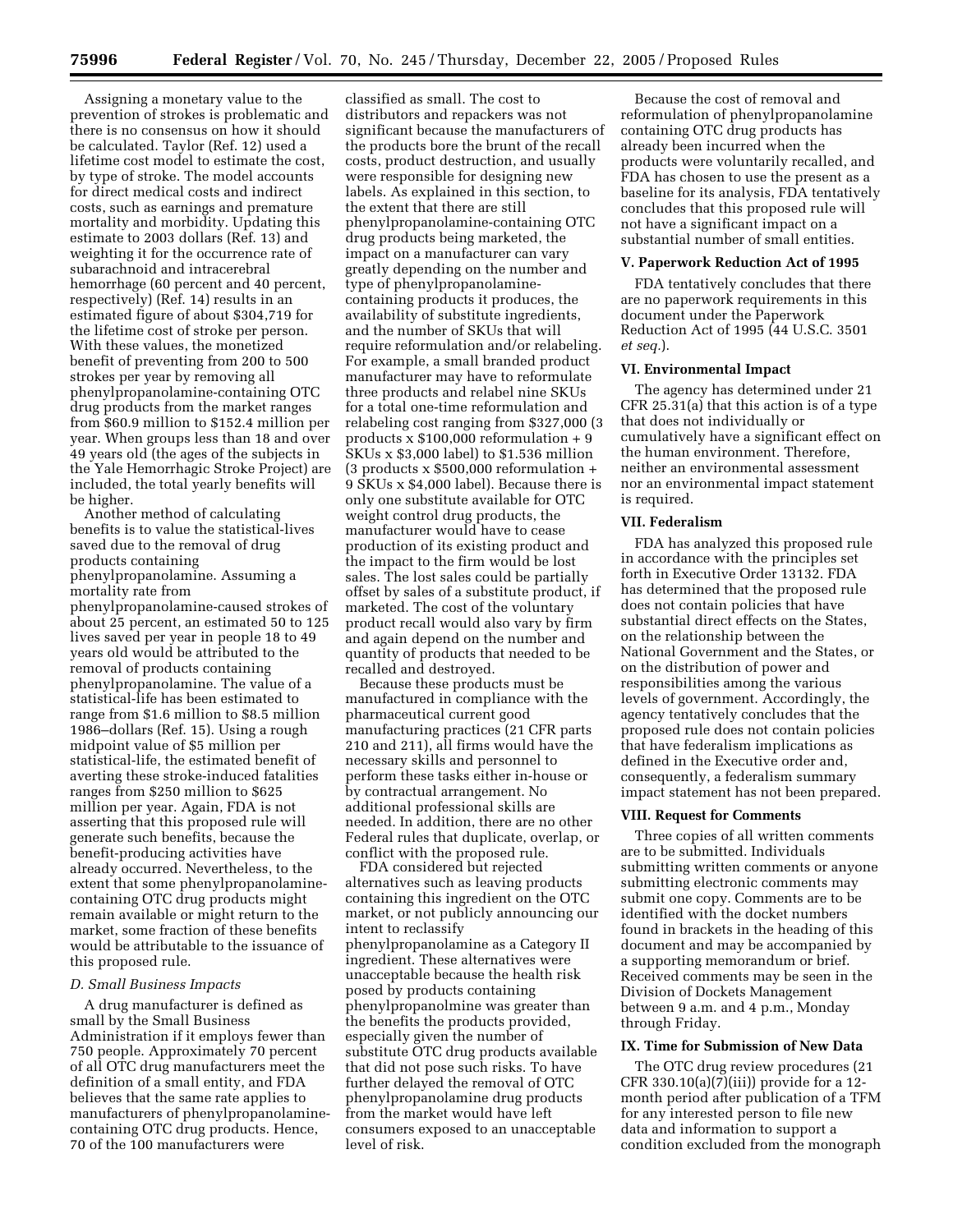in the TFM. As discussed in section I of this document, FDA has published proposed and final rules for OTC nasal decongestant and weight control drug products and deferred a decision on the status of phenylpropanolamine so new data on this ingredient could be included in the record before a TFM or notice of proposed rulemaking was published. Manufacturers have been aware of this deferral for a number of years and have waited for the results of the study described in section II of this document to resolve the monograph status of phenylpropanolamine. It has taken many years for the phenylpropanolamine study to be completed, and the results indicate a major safety concern about this ingredient. FDA does not believe that any additional significant new safety data and information will be presented in the next 12 months. Because of the need to address and finalize FDA action on the existing safety concerns, and because there has already been public consideration of the issues before an FDA advisory committee, the comment period and the time for submission of new data is 90 days. FDA considers it an important public health concern to complete its classification of phenylpropanolamine preparations in OTC drug products as quickly as possible.

# **X. Proposed Effective Date**

FDA is proposing that any final rule that may issue based on this proposal become effective 30 days after its date of publication in the **Federal Register**.

#### **XI. References**

The following references are on display in the Division of Dockets Management (see **ADDRESSES**) and may be seen by interested persons between 9 a.m. and 4 p.m., Monday through Friday. (FDA has verified the Web site address, but we are not responsible for subsequent changes to the Web site after this document publishes in the **Federal Register**.)

1. Comment No. LET86, Docket No. 1981N–0022 (formerly Docket No. 81N– 0022).

2. Horwitz et al.,

''Phenylpropanolamine & Risk of Hemorrhagic Stroke: Final Report of The Hemorrhagic Stroke Project,'' May 10, 2000 in Comment No. C230, Docket No. 1976N–0052N (formerly Docket No. 76N–052N) and Comment No. RPT14, Docket No. 1981N–0022 (formerly Docket No. 81N–0022).

3. Phenylpropanolamine case reports from 1991 to 2000 on file in Docket Nos. 1976N–0052N (formerly 76N–052N) and 1981N–0022 (formerly 81N–0022).

4. Consumer Healthcare Products Association (CHPA), ''Comments on the Hemmorhagic Stroke Project Report,'' May 24, 2000, in Comment No. C231, Docket No. 1976N–0052N (formerly Docket No. 76N–052N) and Comment No. C113, Docket No. 1981N–0022 (formerly Docket No. 81N–0022).

5. Food and Drug Administration, Transcript of Nonprescription Drugs Advisory Committee meeting, October 19, 2000, in Docket Nos. 1976N–0052N, (formerly 76N–052N) and 1981N–0022 (formerly 81N–0022).

6. Food and Drug Administration, Public Health Advisory, ''Safety of Phenylpropanolamine,'' November 6, 2000, Comment No. M1 in Docket No. 1976N–0052N (formerly 76N–052N) and Comment No. M7 in Docket No. 1981N– 0022 (formerly 81N–0022).

7. Office of Management and Budget, ''Guidelines to Standardized Measures of Costs and Benefits and the Format of Accounting Statements,'' M0008, March 22, 2000, downloaded from *http:// www.whitehouse.gov/omb/memoranda/ index.html*, accessed June, 13, 2001.

8. Jarvis, Lisa, ''PPA Ban Is a Serious Threat to OTC Diet Aids,'' Chemical Market Reporter, November 20, 2000.

9. U.S. Security and Exchange Commission, Form 10-K, Voluntary Market Withdrawals, fiscal year ended December 31, 2000, American Home Products Corp., in Docket Nos. 1976N– 0052N (formerly Docket No. 1976N– 052N) and 1981N–0022.

10. F-D-C Reports-''The Tan Sheet,'' ''Dexatrim Natural Fattens Chattem's First Quarter; Extensions Planned,'' vol. 9, no. 14, April 2, 2001.

11. F-D-C Reports-''The Tan Sheet,'' ''AHP Dimetapp, Robitussin PPA Withdrawals Lead To \$80 Mil. Charge In 2000,'' vol. 9, no. 5, January 29, 2001.

12. Taylor, Thomas N., ''The Medical Economics of Stroke,'' Drugs, supp. 3:51–58, 1997.

13. U.S. Census Bureau, No. 768, Consumer Price Index by Major Group., downloaded from *http:// www.census.gov/statab/freq/ 00s0768.txt*, accessed June 12, 2001. U.S. Bureau of Labor Statistics, accessed July 23, 2004. Updated 1999 data to 2003 (18.56 percent increase in medical care CPI).

14. Kernan, Walter N. et al., ''Phenylpropanolamine and the Risk of Hemorrhagic Stroke,'' *The New England Journal of Medicine*, 343: 1826–1832, 2000.

15. Fisher, A., L., G. Chestnut, and D. M. Violette, ''The Value of Reducing Tisks of Death: a Note on New Evidence,'' *Journal of Policy Analysis and Management*, 8: 88–100, 1989.

# **List of Subjects**

#### *21 CFR Part 310*

Administrative practice and procedure, Drugs, Labeling, Medical devices, Reporting and recordkeeping requirements.

### *21 CFR Part 341*

Labeling, Over-the-counter drugs.

# *21 CFR Part 357*

Labeling, Over-the-counter drugs, Reporting and recordkeeping requirements.

Therefore, under the Federal Food, Drug, and Cosmetic Act and under authority delegated to the Commissioner of Food and Drugs, it is proposed that 21 CFR parts 310, 341 (as proposed in the **Federal Register** of September 9, 1976 (41 FR 38312)), and 357 (as proposed in the **Federal Register** of February 26, 1982 (47 FR 8466)) be amended as follows:

# **PART 310–NEW DRUGS**

1. The authority citation for 21 CFR part 310 continues to read as follows:

**Authority:** 21 U.S.C. 321, 331, 351, 352, 353, 355, 360b–360f, 360j, 361(a), 371, 374, 375, 379e; 42 U.S.C. 216, 241, 242(a), 262, 263b–263n.

2. Section 310.545 is amended by redesignating the text of paragraph  $(a)(20)$  as paragraph  $(a)(20)(i)$  and by adding paragraph (a)(20)(i) heading, by adding paragraphs (a)(6)(ii)(D),  $(a)(20)(ii)$ , and  $(d)(35)$ , and by revising paragraph (d)(2) to read as follows:

### **§ 310.545 Drug products containing certain active ingredients offered over-thecounter (OTC) for certain uses.**

- $(a) * * * *$
- $(6) * * * *$
- $(ii) * * * *$

(D) Approved as of January 23, 2006. Any phenylpropanolamine ingredient. \* \* \* \* \*

- 
- (a) \* \* \*
- $(20) * * * *$

(i) Approved as of February 8, 1991. \* \* \*

(ii) Approved as of January 23, 2006. Any phenylpropanolamine ingredient. \* \* \* \* \*

(d) \* \* \*

(2) February 10, 1992, for products subject to paragraph (a)(20)(i) of this section.

\* \* \* \* \* (35) January 23, 2006, for products subject to paragraphs (a)(6)(ii)(D) and (a)(20)(ii) of this section.